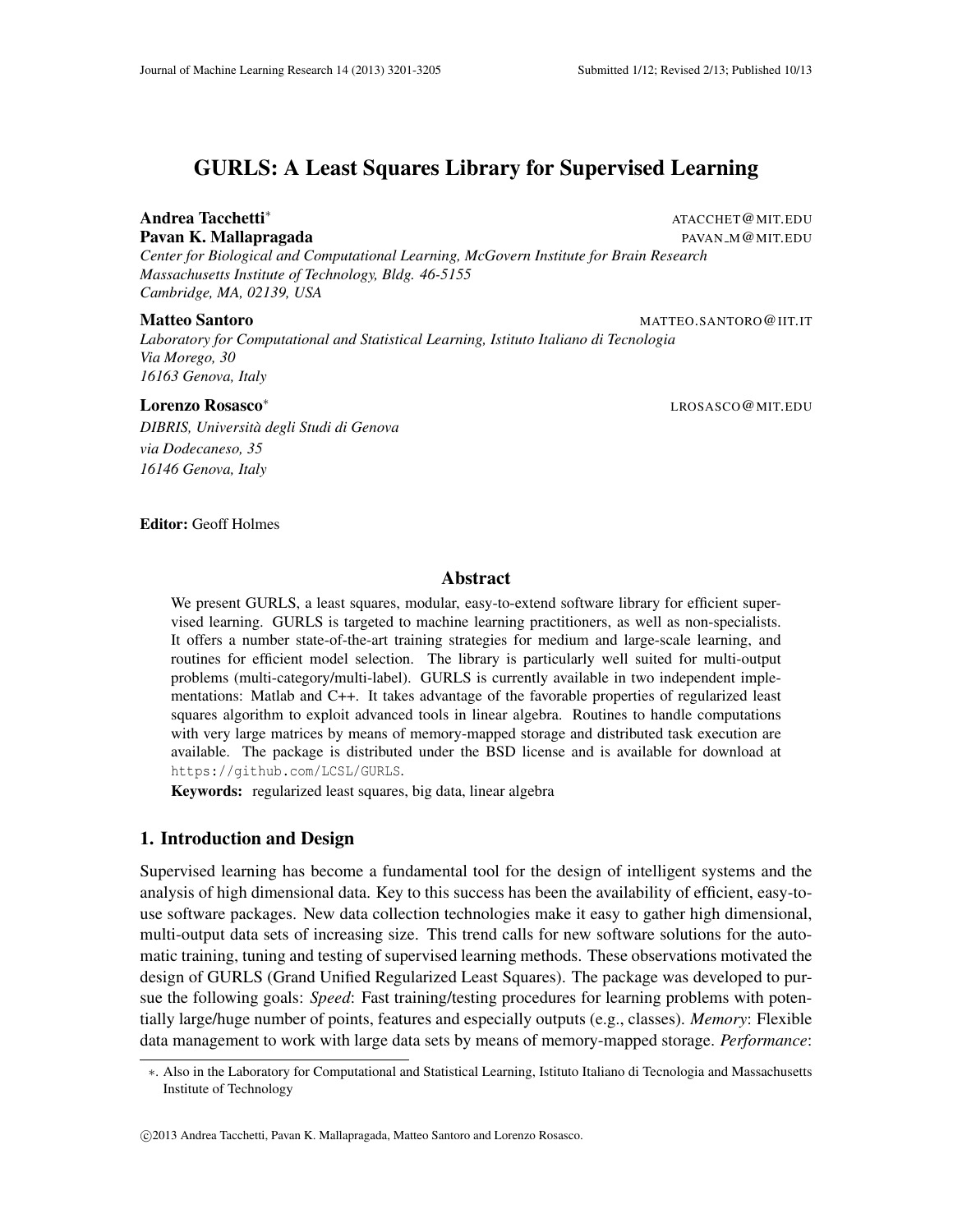State of the art results in high-dimensional multi-output problems. *Usability and modularity*: Easy to use and to expand. GURLS is based on Regularized Least Squares (RLS) and takes advantage of all the favorable properties of these methods (Rifkin et al., 2003). Since the algorithm reduces to solving a linear system, GURLS is set up to exploit the powerful tools, and recent advances, of linear algebra (including randomized solver, first order methods, etc.). Second, it makes use of RLS properties which are particularly suited for high dimensional learning. For example: (1) RLS has natural primal and dual formulation (hence having complexity which is the smallest between number of examples and features); (2) efficient parameter selection (closed form expression of the leave one out error and efficient computations of regularization path); (3) natural and efficient extension to multiple outputs. Specific attention has been devoted to handle large high dimensional data sets. We rely on data structures that can be serialized using memory-mapped files, and on a distributed task manager to perform a number of key steps (such as matrix multiplication) without loading the whole data set in memory. Efforts were devoted to to provide a lean API and an exhaustive documentation. GURLS has been deployed and tested successfully on Linux, MacOS and Windows. The library is distributed under the simplified BSD license, and can be downloaded from https://github.com/LCSL/GURLS.

### 2. Description of the Library

The library comprises four main modules. GURLS and bGURLS—both implemented in Matlab are aimed at solving learning problems with small/medium and large-scale data sets respectively.  $GURLS^{++}$ and b $GURLS^{++}$ are their C++ counterparts. The Matlab and C++ versions share the same design, but the  $C^{++}$ modules have significant improvements, which make them faster and more flexible. The specification of the desired machine learning experiment in the library is straightforward. Basically, it is a formal description of a *pipeline*, that is, an ordered sequence of steps. Each step identifies an actual learning task, and belongs to a predefined category. The core of the library is a method (a class in the  $C^{++}$ implementation) called *GURLScore*, which is responsible for processing the sequence of tasks in the proper order and for linking the output of the former task to the input of the subsequent one. A key role is played by the additional "options" structure, referred to as OPT. OPT is used to store all configuration parameters required to customize the behavior of individual tasks in the pipeline. Tasks receive configuration parameters from OPT in read-only mode and—upon termination—the results are appended to the structure by *GURLScore* in order to make them available to subsequent tasks. This allows the user to skip the execution of some tasks in a pipeline, by simply inserting the desired results directly into the options structure. Currently, we identify six different task categories: data set splitting, kernel computation, model selection, training, evaluation and testing and performance assessment and analysis. Tasks belonging to the same category may be interchanged with each other.

#### 2.1 Learning From Large Data Sets

Two modules in GURLS have been specifically designed to deal with *big data* scenarios. The approach we adopted is mainly based on a memory-mapped abstraction of matrix and vector data structures, and on a distributed computation of a number of standard problems in linear algebra. For learning on big data, we decided to focus specifically on those situations where one seeks a linear model on a large set of (possibly non linear) features. A more accurate specification of what "large" means in GURLS is related to the number of features *d* and the number of training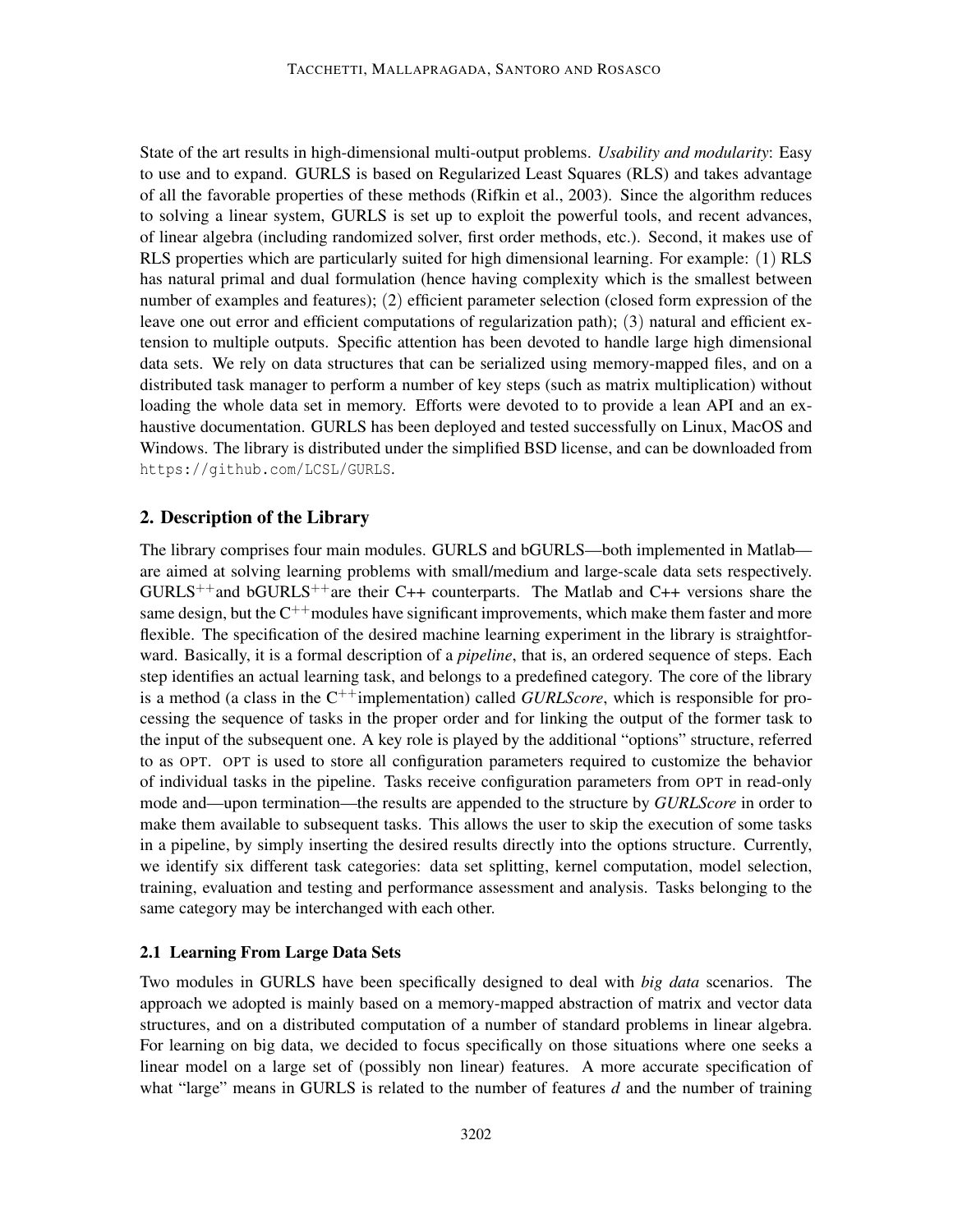|          | $#$ of  | $#$ of  | $#$ of    |  |  |  |  |
|----------|---------|---------|-----------|--|--|--|--|
| data set | samples | classes | variables |  |  |  |  |
| optdigit | 3800    | 10      | 64        |  |  |  |  |
| landast  | 4400    |         | 36        |  |  |  |  |
| pendigit | 7400    | 10      | 16        |  |  |  |  |
| letter   | 10000   | 26      | 16        |  |  |  |  |
| isolet   | 6200    | 26      |           |  |  |  |  |

Table 1: Data sets description.

examples *n*: we require it must be possible to store a  $\min(d, n) \times \min(d, n)$  matrix in memory. In practice, this roughly means we can train models with up-to 25*k* features on machines with 8*Gb* of RAM, and up-to 50*k* features on machines with 36*Gb* of RAM. We *do not* require the data matrix itself to be stored in memory: within GURLS it is possible to manage an arbitrarily large set of training examples. We distinguish two different scenarios. Data sets that can fully reside in RAM without any memory mapping techniques—such as swapping—are considered to be small/medium. Larger data sets are considered to be "big" and learning must be performed using either bGURLS or bGURLS<sup>++</sup>. These two modules include all the design patterns described above, and have been complemented with additional big data and distributed computation capabilities. Big data support is obtained using a data structure called *bigarray*, which allows to handle data matrices as large as the space available on the hard drive: we store the entire data set on disk and load only small chunks in memory when required. There are some differences between the Matlab and C ++implementations. bGURLS relies on a simple, ad hoc interface, called *GURLS Distributed Manager* (GDM), to distribute matrix-matrix multiplications, thus allowing users to perform the important task of kernel matrix computation on a distributed network of computing nodes. After this step, the subsequent tasks behave as in GURLS. bGURLS<sup>++</sup>(currently in active development) offers more interesting features because it is based on the MPI libraries. Therefore, it allows for a full distribution within every single task of the pipeline. All the processes read the input data from a shared filesystem over the network and then start executing the same pipeline. During execution, each process' task communicates with the corresponding ones. Every process maintains its local copy of the options. Once the same task is completed by all processes, the local copies of the options are synchronized. This architecture allows for the creation of hybrid pipelines comprising serial one-process-based tasks from  $GURLS^{++}$ .

### 3. Experiments

We decided to focus the experimental analysis in the paper to the assessment of GURLS' performance both in terms of accuracy and time. In our experiments we considered 5 popular data sets, briefly described in Table 1. Experiments were run on a Intel Xeon 5140 @ 2.33GHz processor with 8GB of RAM, and running Ubuntu 8.10 Server (64 bit).

|                              | optdigit        |         | landsat         |         | pendigit        |         |
|------------------------------|-----------------|---------|-----------------|---------|-----------------|---------|
|                              | $accuracy (\%)$ | time(s) | $accuracy (\%)$ | time(s) | $accuracy (\%)$ | time(s) |
| GURLS (linear primal)        | 92.3            | 0.49    | 63.68           | 0.22    | 82.24           | 0.23    |
| GURLS (linear dual)          | 92.3            | 726     | 66.3            | 1148    | 82.46           | 5590    |
| <b>LS-SVM</b> linear         | 92.3            | 7190    | 64.6            | 6526    | 82.3            | 46240   |
| GURLS (500 random features)  | 96.8            | 25.6    | 63.5            | 28.0    | 96.7            | 31.6    |
| GURLS (1000 random features) | 97.5            | 207     | 63.5            | 187     | 95.8            | 199     |
| GURLS (Gaussian kernel)      | 98.3            | 13500   | 90.4            | 20796   | 98.4            | 100600  |
| LS-SVM (Gaussian kernel)     | 98.3            | 26100   | 90.51           | 18430   | 98.36           | 120170  |

Table 2: Comparison between GURLS and LS-SVM.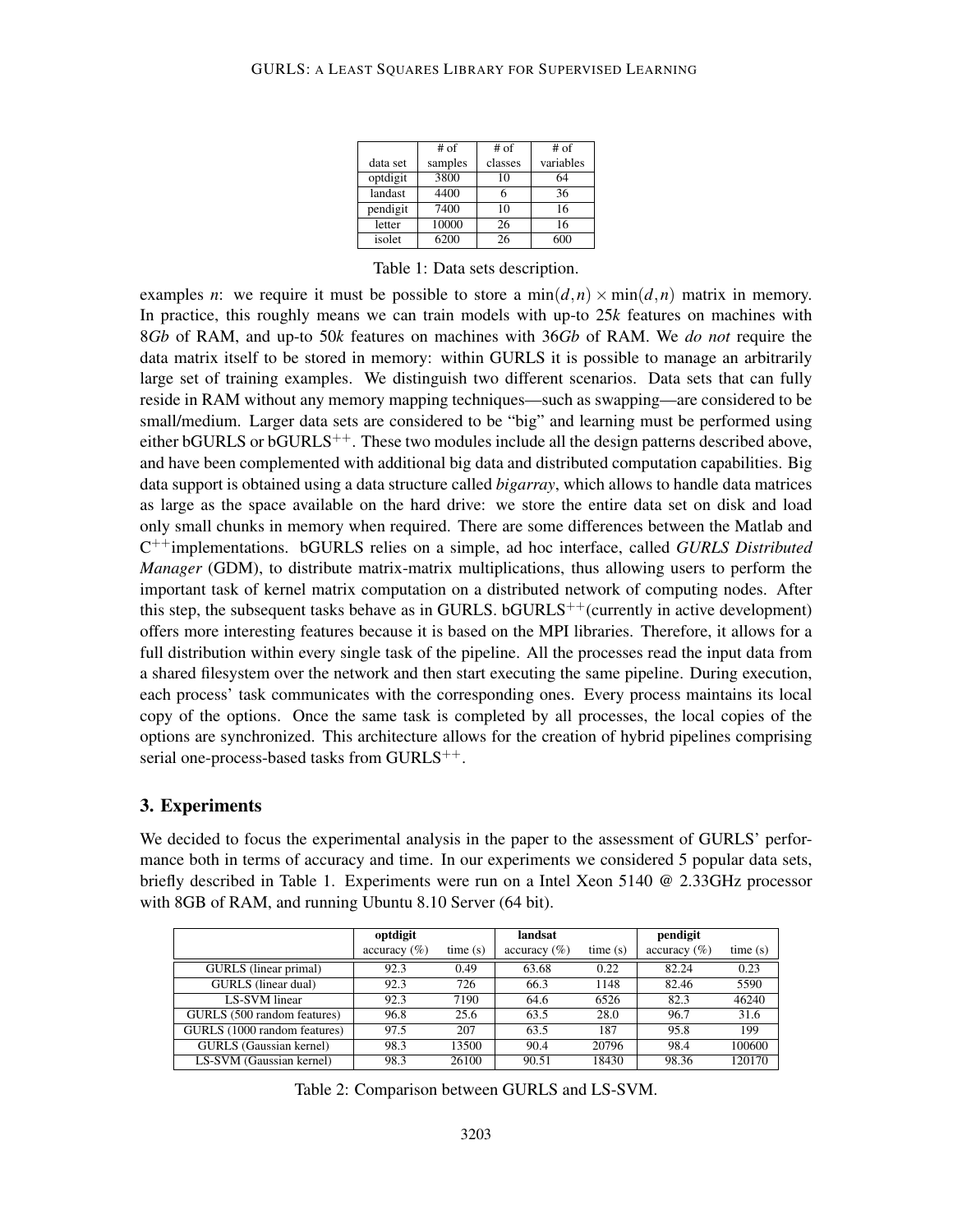



We set up different pipelines and compared the performance to SVM, for which we used the python modular interface to LIBSVM (Chang and Lin, 2011). Automatic selection of the optimal regularization parameter is implemented identically in all experiments: (*i*) split the data; (*ii*) define a set of regularization parameter on a regular grid; (*iii*) perform hold-out validation. The variance of the Gaussian kernel has been fixed by looking at the statistics of the pairwise distances among training examples. The prediction accuracy of GURLS and  $GURLS^{++}$  is identical—as expected—but the implementation in C++ is significantly faster. The prediction accuracy of standard RLS-based methods is in many cases higher than SVM. Exploiting the primal formulation of RLS, we further ran experiments with the random features approximation (Rahimi and Recht, 2008). As show in Figure 1, the performance of this method is comparable to that of SVM at a much lower computational cost in the majority of the tested data sets. We further compared GURLS with another available least squares based toolbox: the LS-SVM toolbox (Suykens et al., 2001), which includes routines for parameter selection such as *coupled simulated annealing* and line/grid search. The goal of this experiment is to benchmark the performance of the parameter selection with random data splitting included in GURLS. For a fair comparison, we considered only the Matlab implementation of GURLS. Results are reported in Table 2. As expected, using the linear kernel with the primal formulation—not available in LS-SVM—is the fastest approach since it leverages the lower dimensionality of the input space. When the Gaussian kernel is used, GURLS and LS-SVM have comparable computing time and classification performance. Note, however, that in GURLS the number of parameter in the grid search is fixed to 400, while in LS-SVM it may vary and is limited to 70. The interesting results obtained with the random features implementation in GURLS, make it an interesting choice in many applications. Finally, all GURLS pipelines, in their Matlab implementation, are faster than LS-SVM and further improvements can be achieved with  $GURLS^{++}$ .

#### Acknowledgments

We thank Tomaso Poggio, Zak Stone, Nicolas Pinto, Hristo S. Paskov and CBCL for comments and insights.